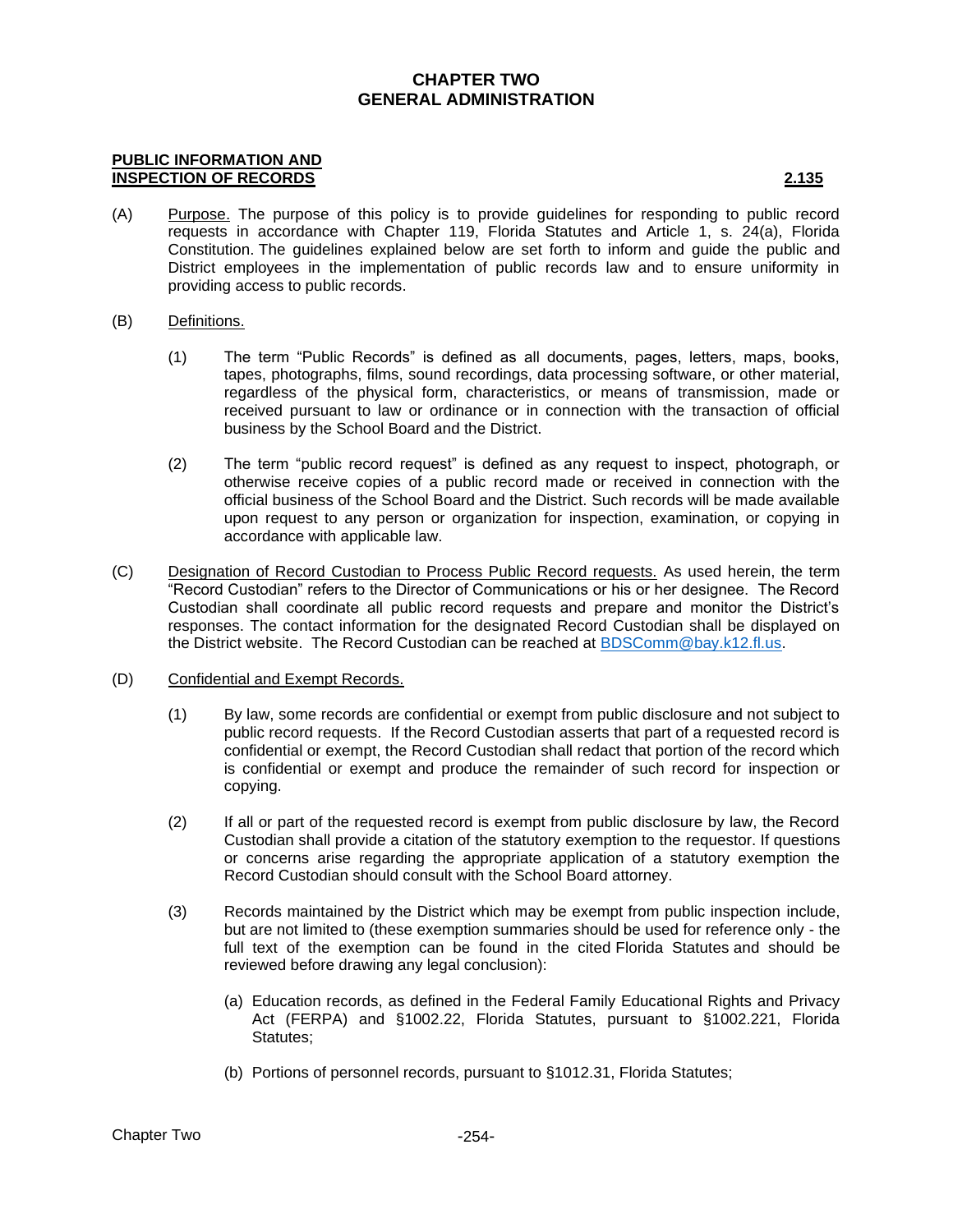- (c) Claims files maintained by the risk management program administered by the District are confidential and exempt from the provisions of s. 119.07(1) and s. 24(a), Art. I of the State Constitution until termination of all litigation and settlement of all claims arising out of the same incident, although portions of the claims files may remain exempt, as otherwise provided by law. Claims files records may be released to other governmental agencies upon written request and demonstration of need; such records held by the receiving agency remain confidential and exempt, pursuant to §768.28 (16)(b), Florida Statutes;
- (d) Security camera videotape pursuant to §119.071(3)(a), and §281.301, Florida Statutes. Such videotape may also be confidential and exempt as an education record when it depicts students, pursuant to §1002.221, Florida Statutes;
- (e) Data processing software obtained under a licensing agreement which prevents its disclosure pursuant to §119.071(1)(f), Florida Statutes;
- (f) All work products developed in preparation for collective bargaining pursuant to §447.605, Florida Statutes;
- (g) Sealed bids, proposals, or replies received by an agency pursuant to a competitive solicitation until such time as the agency provides notice of an intended decision or until thirty days after opening the bids, proposals, or final replies, whichever is earlier, pursuant to §119.071(1)(b)2, Florida Statutes;
- (h) Legal records prepared by an attorney exclusively for civil or criminal litigation or for adversarial administrative proceedings, until the conclusion of the litigation or adversarial administrative proceedings, pursuant to §119.071(1)(d), Florida Statutes;
- (i) Appraisals, offers, and counteroffers related to the purchase of real property, pursuant to §1013.14, Florida Statutes;
- (j) A complaint of misconduct filed with the District against a District employee and information obtained in the investigation until the investigation is concluded with a finding to proceed or not to proceed with disciplinary action or charges and the subject of the complaint has been notified of the finding. No material derogatory to an employee shall be open to inspection until ten days after the employee has been notified, pursuant to §1012.31, Florida Statutes; and,
- (k) Architectural plans and drawings of school facilities, pursuant to §119.071(3)(b)(1), Florida Statutes.

## (E) Procedures for Accepting and Processing Public Record requests.

- (1) All public records that are not otherwise confidential or exempt shall be available for inspection or copying under the supervision of the Record Custodian at reasonable times during normal office hours of the District office or other office in which the records are maintained.
- (2) Public record requests shall be accepted in writing, by electronic mail, by telephone, by facsimile, or in person. Individuals are encouraged, but not required, to submit public record requests in writing through the District's online portal, found at [https://baycountydistrictschoolsfl.justfoia.com/publicportal/home/newrequest.](https://baycountydistrictschoolsfl.justfoia.com/publicportal/home/newrequest) Public record requests that are submitted through the portal and identify the specific records to be inspected or copied assist the District in providing a more accurate response in a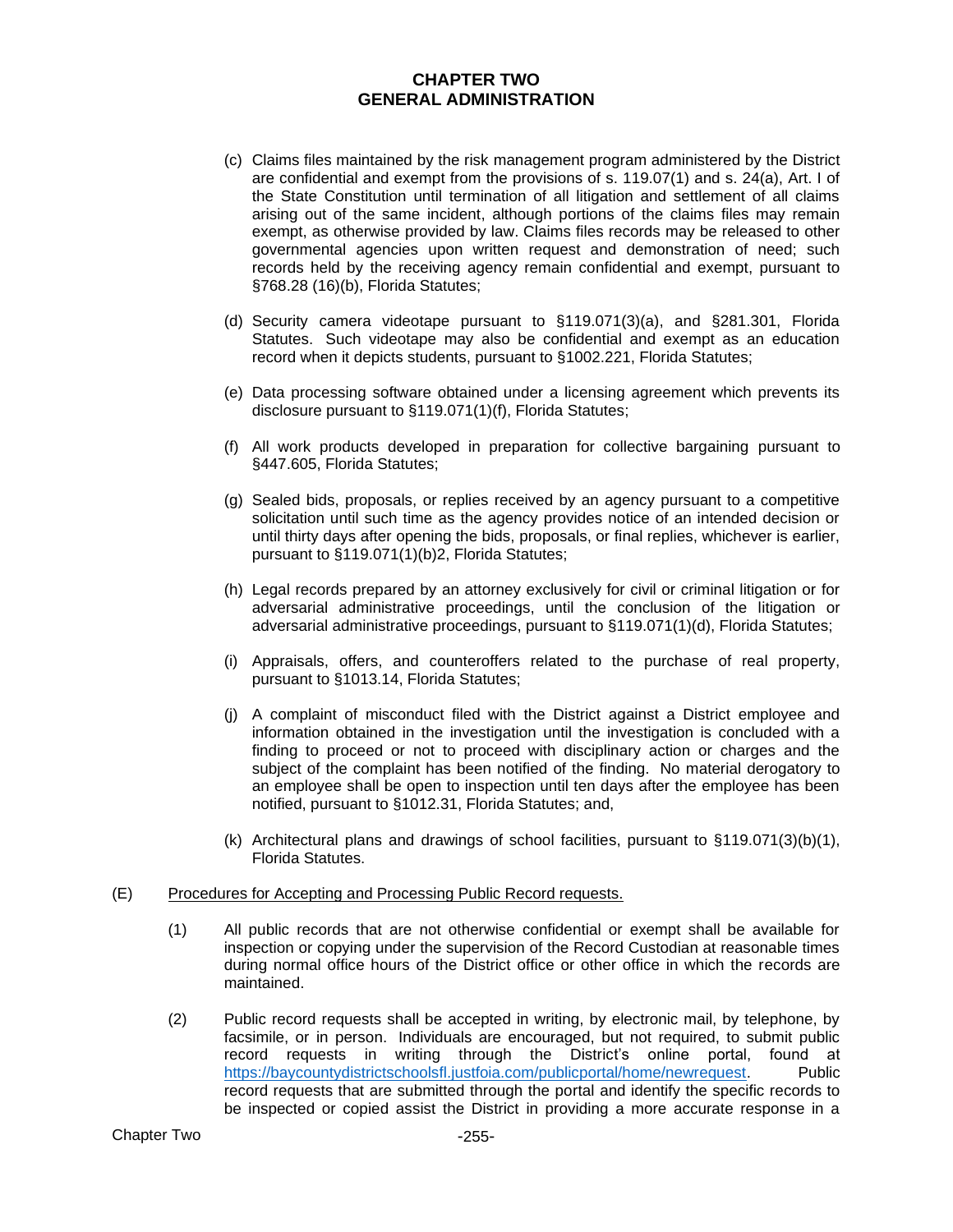shorter period of time. The requestor shall not be required to identify himself/herself as a condition of making a public record request.

- (3) Public record requests may be submitted to any employee, however, submission directly to the Record Custodian is suggested and is likely to minimize processing time. Employees may encourage a requestor to contact the Record Custodian directly with the request but may not require it.
- (4) The District will not create records in order to respond to a Record request, but will provide existing records, in whatever form those records exist or are able to be produced without disclosing confidential information.
- (5) If a School Board member or District employee receives a public record request, whether verbally or in writing, the Board member or employee shall notify the Record Custodian the same day, if at all possible, but no later than one business day from the time the request is received. When forwarding a public record request to the Record Custodian, the Board member or employee shall provide all information available, including the name and contact information of the requestor and the records being requested.
- (6) Upon receipt of any public record request, the Record Custodian shall acknowledge receipt of the request in writing to the requestor. The acknowledgement will include a notice that there may be a cost involved with the processing of the request. If applicable, the requestor will be provided with a cost estimate to approve prior to the request being processed.
- (7) If a public record request is insufficient to identify the records sought, the requestor shall be promptly notified that more information is needed in order to produce the records. The District shall offer reasonable assistance to the requestor in describing the nature and extent of such information.
- (8) No automatic waiting period shall be imposed on a public record request. The only delay permitted is that which is reasonably necessary to allow for compilation of the requested records and protection against disclosure of those portions of records that are confidential or exempt by law.
- (9) The District will make every effort to provide a public record request in the format identified by the requestor. However, if that format is unavailable for whatever reason, the Record Custodian shall contact the requestor to determine an alternate format in which to fulfill the request. Records may also be unavailable in certain formats if redactions are necessary to prevent the disclosure of those portions of records that are confidential or exempt by law.
- (10) The Record Custodian shall keep a log of all public record requests received. The log shall include, at a minimum:
	- (a) date of the request;
	- (b) name of the employee who received the request;
	- (c) name of requestor, if available;
	- (d) description of record request;
	- (e) name of the employee who provided the records that fulfill the request;
	- (f) date of completion of the request; and
	- (g) cost, if any, paid by the requestor to fulfill the request.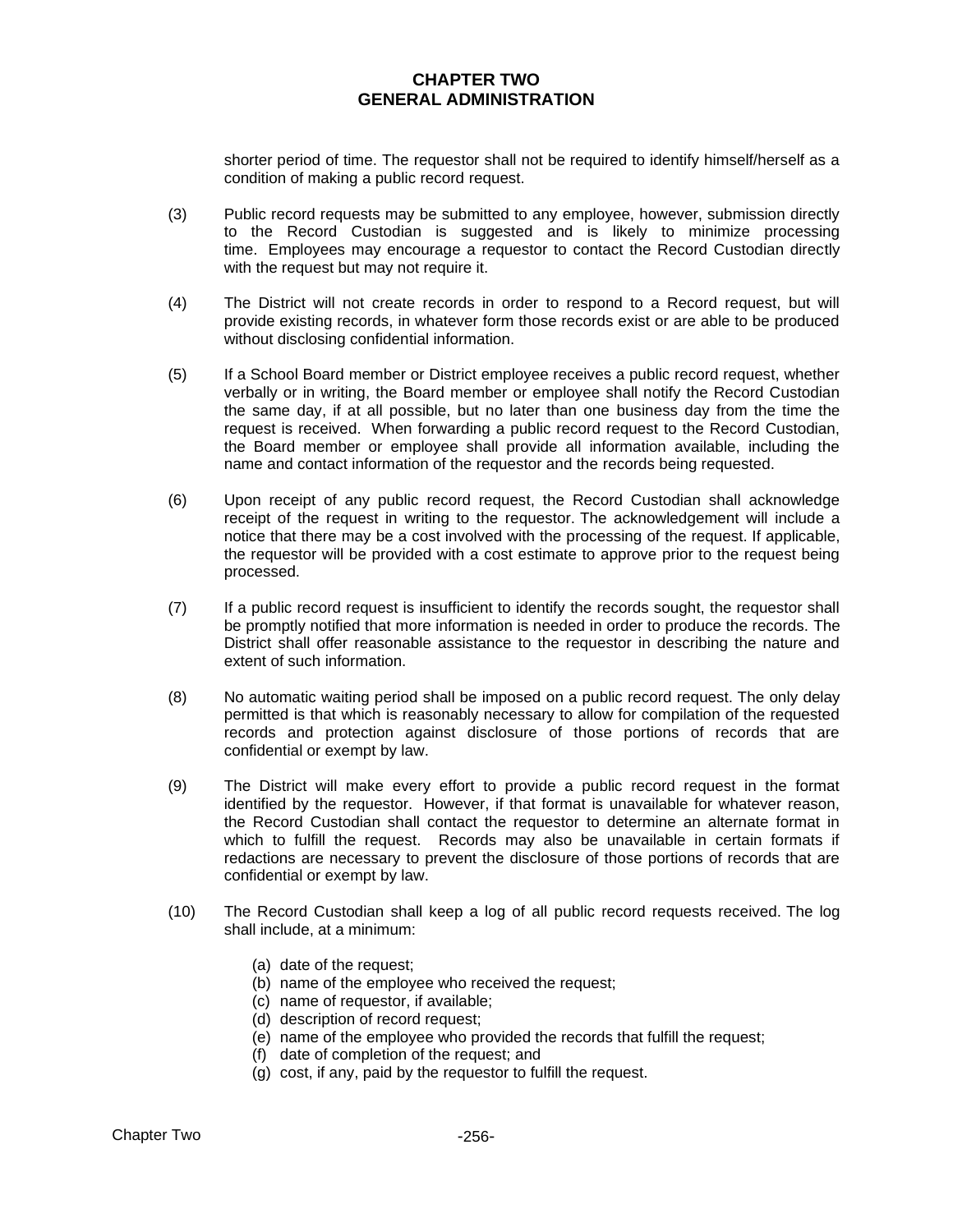### (F) Fees for Processing Public Record requests.

- (1) Florida Statutes allows for the collection of fees in the fulfillment of a public record request. Duplication costs shall be applied as follows:
	- (a) One-sided paper copies  $$0.15$  per page, up to legal size (8  $\frac{1}{2}$  X 14 inches)
	- (b) Double-sided paper copies \$0.20 per page, up to legal size  $(8 \frac{1}{2} \times 14)$
	- (c) Certified paper copies \$1.00 per page
	- (d) Electronic copies Electronic files sent to a requestor via e-mail shall be provided at no additional charge
	- (e) All other copies All other copies (larger size paper, CD, DVD, USB, etc.) shall be provided at the actual cost of materials used to duplicate the record(s).
	- (f) Requestor-provided material is prohibited the District will not accept CDs, DVDs, or USB drives provided by the requestor due to computer virus and computer security concerns.
- (2) Shipping costs incurred in the delivery of records shall be included in the cost charged to the requestor.
- (3) If the nature or volume of public records to be inspected or copied is such as to require extensive use of information technology resources or extensive clerical or supervisory assistance by a District employee, the District shall, in addition to duplication costs, apply a service charge based on the actual cost incurred for such extensive use of information technology resources or the actual labor cost of the employee providing the service.
	- (a) The term "Extensive Use" means any time longer than 15 minutes needed to complete all tasks defined in subparagraphs (i) and (ii) below:
		- i. Extensive Use of clerical or supervisory assistance includes longer than 15 minutes of locating and retrieving of records; reviewing records for statutorily exempt information; preparing records for inspection or copying by redacting or excising exempt or confidential information from records prior to review or copying; monitoring of the inspection or copying of records when necessary to ensure the integrity of the records; and instructing, or supervising personnel in performing the foregoing tasks when responding to a particular public records request.
		- ii. Extensive Use of information technology resources includes longer than 15 minutes of writing or executing software commands or setting up information technology resources. Under Fla. Stat. § 119.07(1)(b), the term shall include data processing hardware, software, or services; and/or communications, supplies, personnel, facility resources, maintenance, and technology training required to fulfill a given public records request.
	- (b) The special service charge for Extensive Use may be based on either or both of the following, as applicable:
		- i. the cost incurred for Extensive Use of information technology resources; and